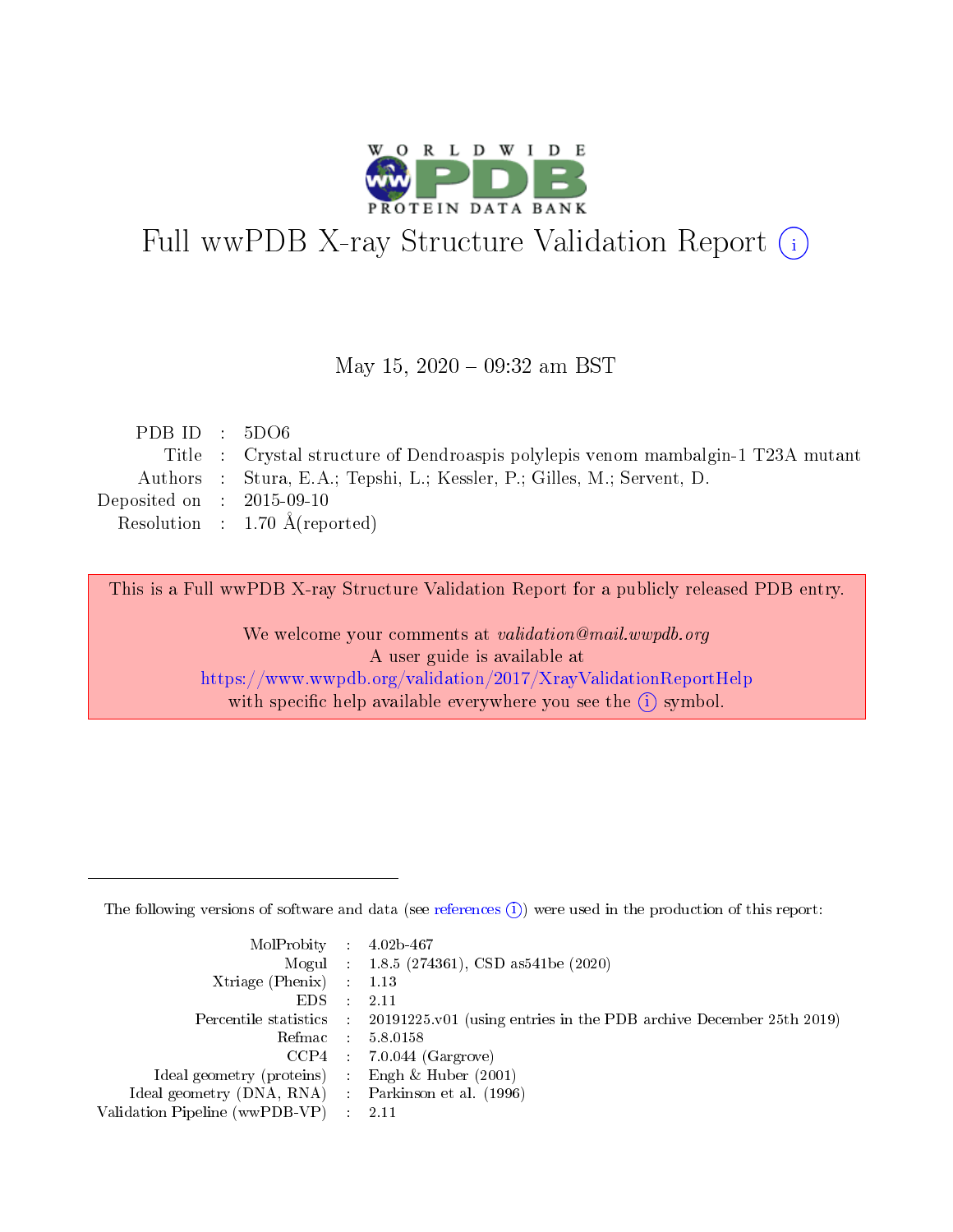# 1 [O](https://www.wwpdb.org/validation/2017/XrayValidationReportHelp#overall_quality)verall quality at a glance  $(i)$

The following experimental techniques were used to determine the structure: X-RAY DIFFRACTION

The reported resolution of this entry is 1.70 Å.

Percentile scores (ranging between 0-100) for global validation metrics of the entry are shown in the following graphic. The table shows the number of entries on which the scores are based.



| Metric                | Whole archive<br>$(\#\mathrm{Entries})$ | Similar resolution<br>$(\#\text{Entries}, \text{resolution range}(\textup{\AA}))$ |  |  |
|-----------------------|-----------------------------------------|-----------------------------------------------------------------------------------|--|--|
| $R_{free}$            | 130704                                  | $4298(1.70-1.70)$                                                                 |  |  |
| Clashscore            | 141614                                  | $4695(1.70-1.70)$                                                                 |  |  |
| Ramachandran outliers | 138981                                  | $4610(1.70-1.70)$                                                                 |  |  |
| Sidechain outliers    | 138945                                  | $4610(1.70-1.70)$                                                                 |  |  |
| RSRZ outliers         | 127900                                  | $4222(1.70-1.70)$                                                                 |  |  |

The table below summarises the geometric issues observed across the polymeric chains and their fit to the electron density. The red, orange, yellow and green segments on the lower bar indicate the fraction of residues that contain outliers for  $>=3, 2, 1$  and 0 types of geometric quality criteria respectively. A grey segment represents the fraction of residues that are not modelled. The numeric value for each fraction is indicated below the corresponding segment, with a dot representing fractions  $\epsilon=5\%$  The upper red bar (where present) indicates the fraction of residues that have poor fit to the electron density. The numeric value is given above the bar.

| Mol | Chain   Length | Quality of chain |     |
|-----|----------------|------------------|-----|
|     | $\sim$ $\sim$  | 91%              | 9%  |
|     | --             | 2%<br>88%        | 12% |

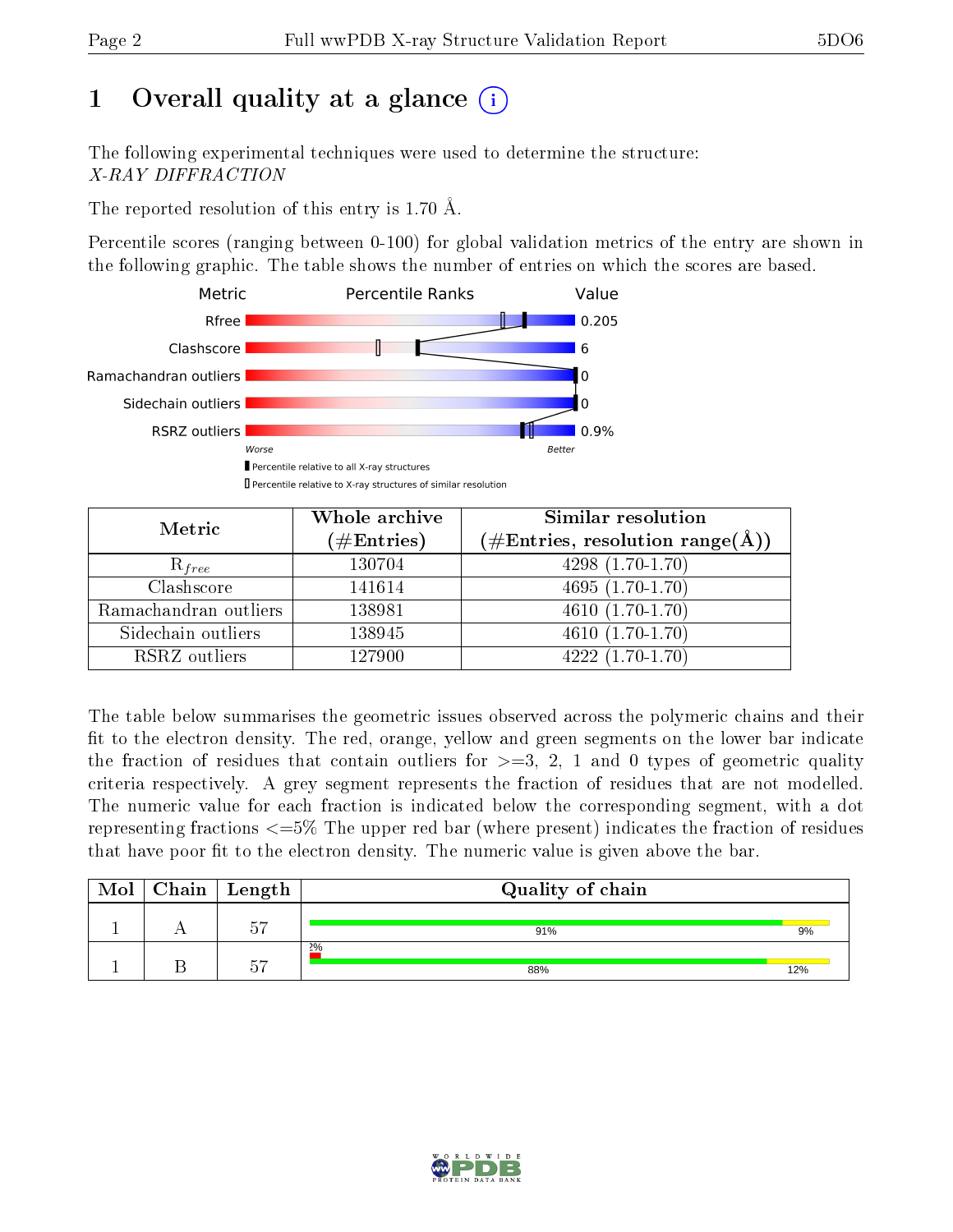# 2 Entry composition (i)

There are 5 unique types of molecules in this entry. The entry contains 1171 atoms, of which 0 are hydrogens and 0 are deuteriums.

In the tables below, the ZeroOcc column contains the number of atoms modelled with zero occupancy, the AltConf column contains the number of residues with at least one atom in alternate conformation and the Trace column contains the number of residues modelled with at most 2 atoms.

• Molecule 1 is a protein called Mambalgin-1.

| Mol |    | Chain   Residues | <b>Atoms</b> |     |    |  |  | ZeroOcc   AltConf   Trace |  |
|-----|----|------------------|--------------|-----|----|--|--|---------------------------|--|
|     |    | -57              | Total C N O  |     |    |  |  |                           |  |
|     |    | 505              | 303 97 93    |     |    |  |  |                           |  |
|     |    |                  | Total C N O  |     |    |  |  |                           |  |
|     | 57 | 487              | 294          | -91 | 90 |  |  |                           |  |

There are 2 discrepancies between the modelled and reference sequences:

| Chain | Residue | $\mid$ Modelled | Actual<br>Comment |                                  | Reference |
|-------|---------|-----------------|-------------------|----------------------------------|-----------|
|       |         |                 | $\rm THR$         | engineered mutation   UNP P0DKR6 |           |
|       |         |                 | THR.              | engineered mutation   UNP P0DKR6 |           |

Molecule 2 is IODIDE ION (three-letter code: IOD) (formula: I).

|  | $Mol$   Chain   Residues | Atoms | ZeroOcc   AltConf |
|--|--------------------------|-------|-------------------|
|  |                          | Total |                   |
|  |                          | Total |                   |

• Molecule 3 is 1,2-ETHANEDIOL (three-letter code: EDO) (formula:  $C_2H_6O_2$ ).

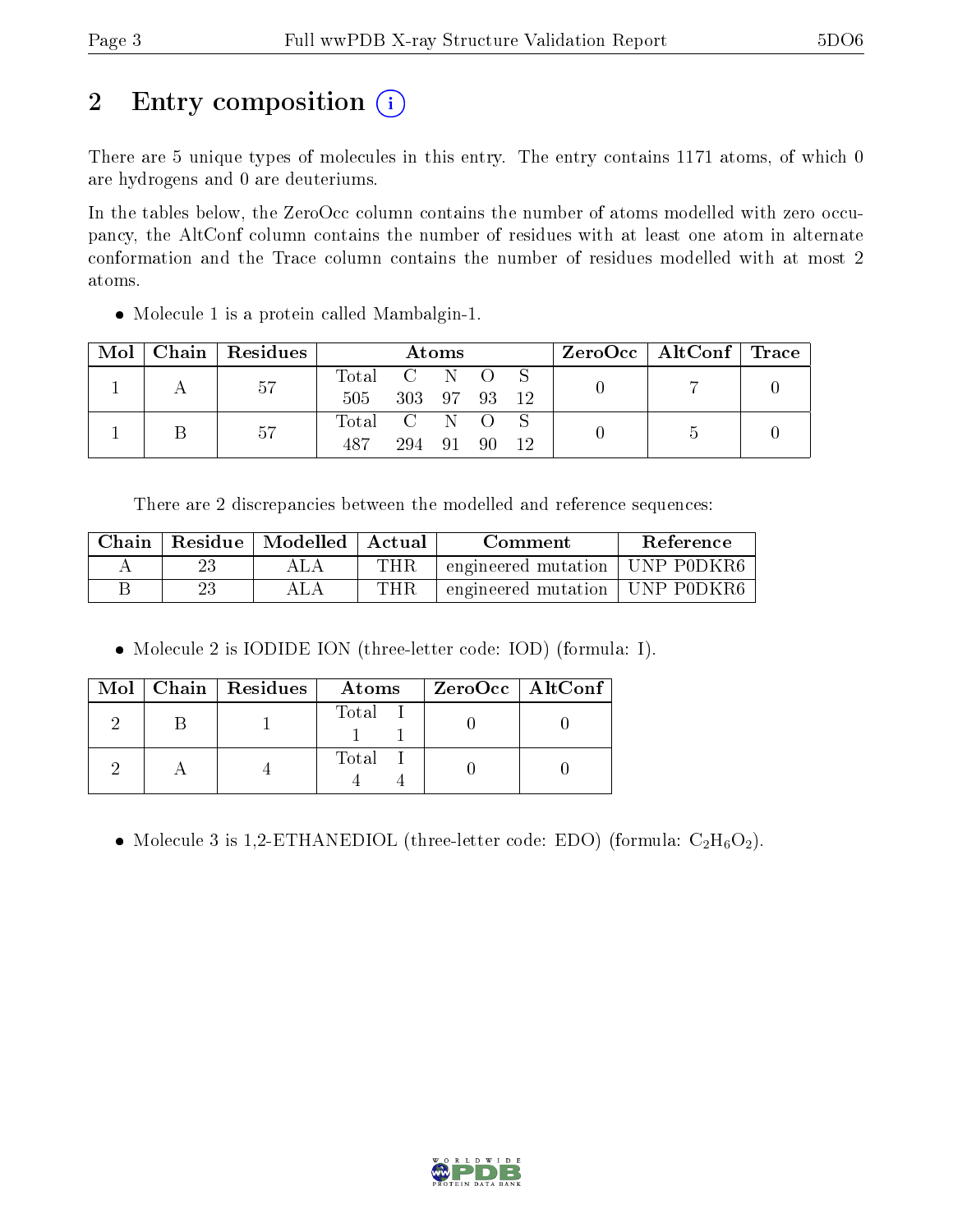

|  | $Mol$   Chain   Residues | Atoms   |  |  | $ZeroOcc \mid AltConf$ |  |
|--|--------------------------|---------|--|--|------------------------|--|
|  |                          | Total C |  |  |                        |  |

 $\bullet$  Molecule 4 is S-1,2-PROPANEDIOL (three-letter code: PGO) (formula:  $\rm{C_3H_8O_2}).$ 



|  | $\text{Mol}$   Chain   Residues | Atoms   |  |  | $ZeroOcc \mid AltConf$ |  |
|--|---------------------------------|---------|--|--|------------------------|--|
|  |                                 | Total C |  |  |                        |  |

• Molecule 5 is water.

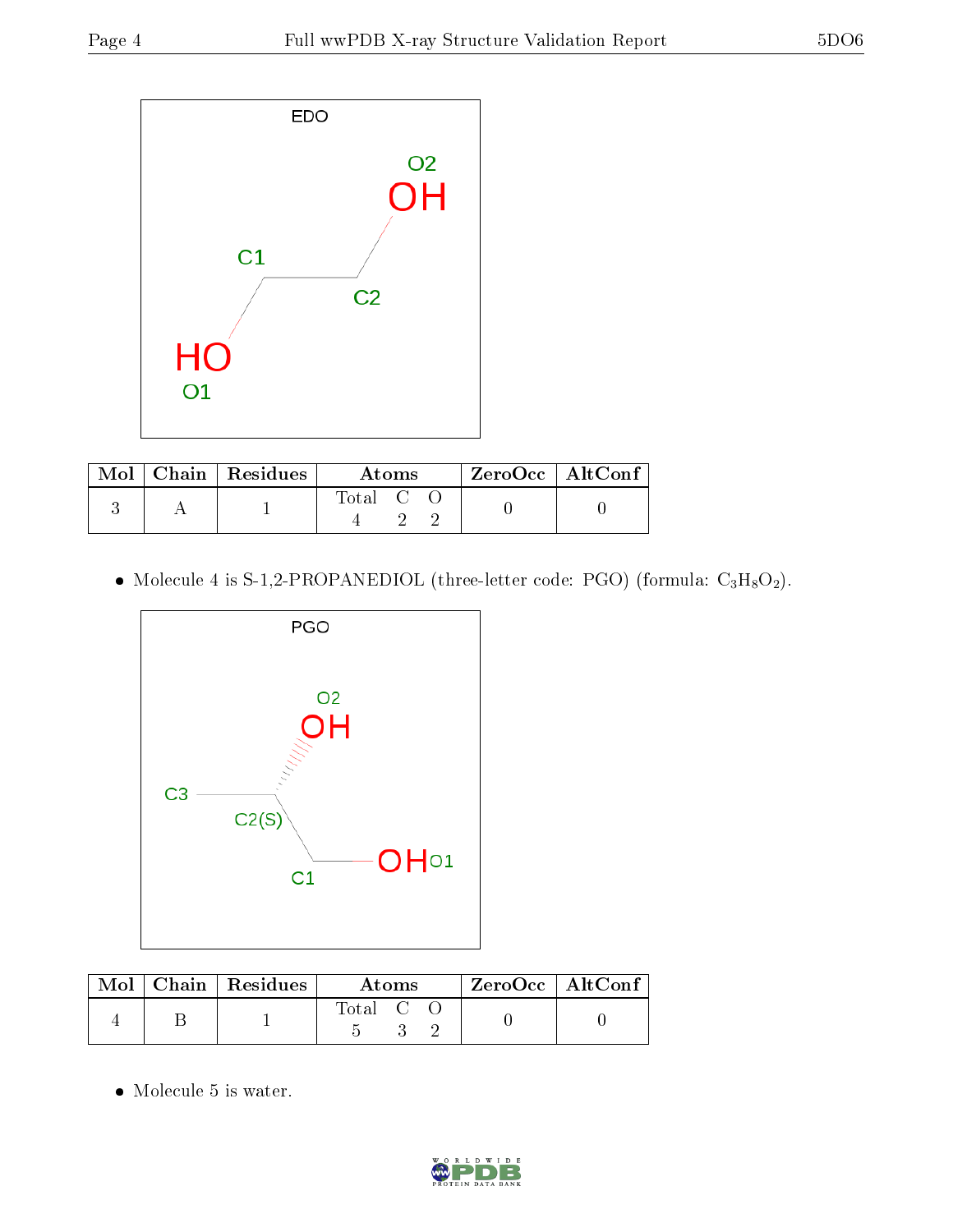|                | $Mol$   Chain   Residues | Atoms                | ZeroOcc   AltConf |
|----------------|--------------------------|----------------------|-------------------|
| $\mathcal{D}$  | 95                       | Total O<br>95<br>-95 |                   |
| $\overline{ }$ |                          | Total                |                   |

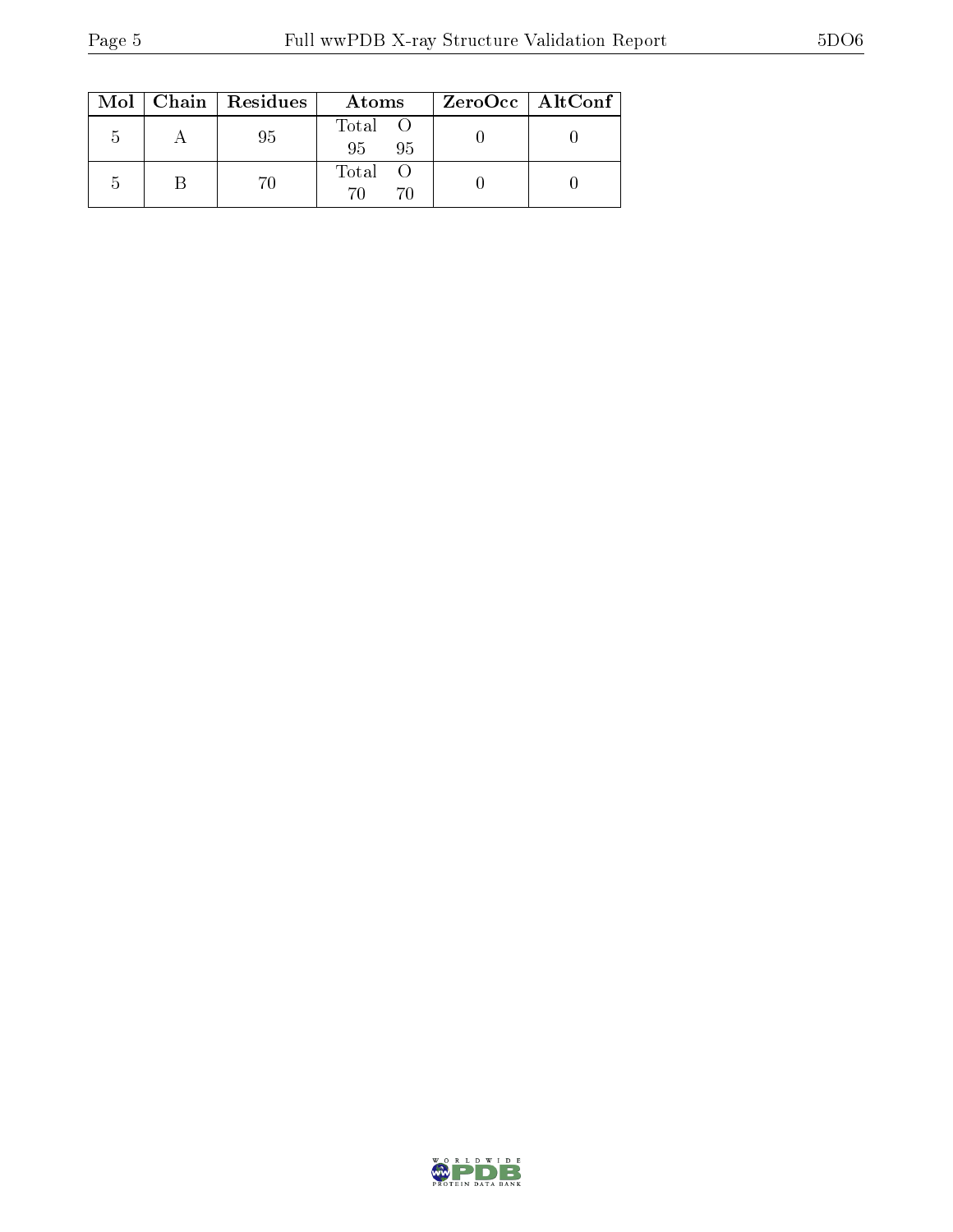## 3 Residue-property plots  $(i)$

These plots are drawn for all protein, RNA and DNA chains in the entry. The first graphic for a chain summarises the proportions of the various outlier classes displayed in the second graphic. The second graphic shows the sequence view annotated by issues in geometry and electron density. Residues are color-coded according to the number of geometric quality criteria for which they contain at least one outlier: green  $= 0$ , yellow  $= 1$ , orange  $= 2$  and red  $= 3$  or more. A red dot above a residue indicates a poor fit to the electron density (RSRZ  $> 2$ ). Stretches of 2 or more consecutive residues without any outlier are shown as a green connector. Residues present in the sample, but not in the model, are shown in grey.

- Chain A: 91%  $9%$ 모<mark>니 용 \_ 3 \_</mark> 중 N29  $\frac{8}{2}$ K57 • Molecule 1: Mambalgin-1 Chain B: 88% 12% **•**<br>E43 모<mark>니 명 - 명 - 중</mark> N29  $\frac{2}{3}$  $\frac{3}{2}$  $\frac{134}{2}$  $\frac{8}{3}$ K57
- Molecule 1: Mambalgin-1

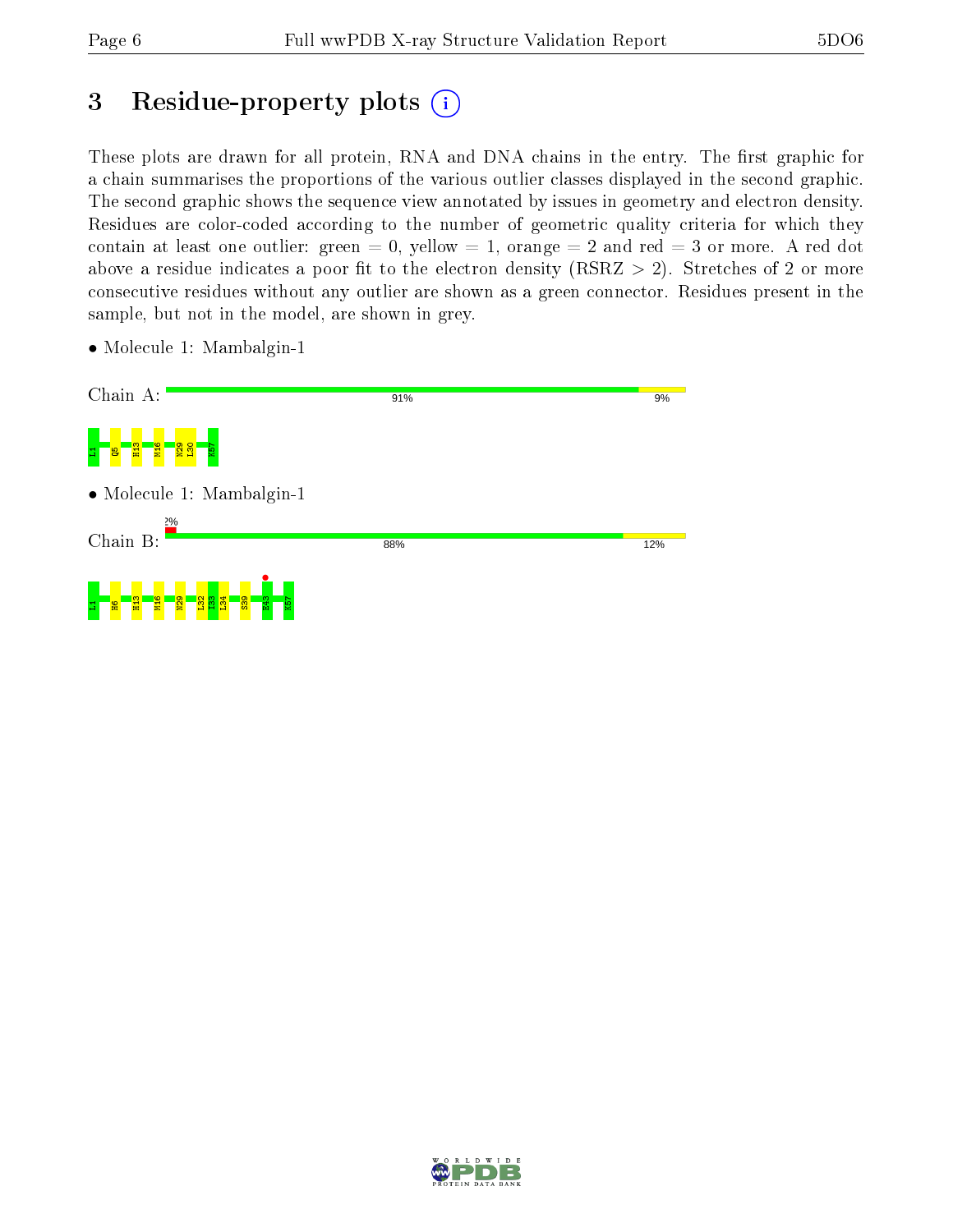# 4 Data and refinement statistics  $(i)$

| Property                                                             | <b>Value</b>                                                                          | Source     |  |
|----------------------------------------------------------------------|---------------------------------------------------------------------------------------|------------|--|
| Space group                                                          | $C$ 2 2 21                                                                            | Depositor  |  |
| Cell constants                                                       | $100.99\text{\AA}$<br>$55.90\text{\AA}$<br>53.48Å                                     |            |  |
| a, b, c, $\alpha$ , $\beta$ , $\gamma$                               | $90.00^\circ$<br>$90.00^\circ$<br>$90.00^\circ$                                       | Depositor  |  |
| Resolution $(A)$                                                     | 27.95<br>$-1.70$                                                                      | Depositor  |  |
|                                                                      | 36.09<br>$-1.70$                                                                      | <b>EDS</b> |  |
| % Data completeness                                                  | $97.7(27.95-1.70)$                                                                    | Depositor  |  |
| (in resolution range)                                                | $97.7(36.09-1.70)$                                                                    | <b>EDS</b> |  |
| $R_{merge}$                                                          | 0.06                                                                                  | Depositor  |  |
| $rac{R_{sym}}{< I/\sigma(I) > 1}$                                    | 0.06                                                                                  | Depositor  |  |
|                                                                      | $2.08$ (at 1.70Å)                                                                     | Xtriage    |  |
| Refinement program                                                   | PHENIX 1.9 1692                                                                       | Depositor  |  |
| $R, R_{free}$                                                        | 0.172, 0.205                                                                          | Depositor  |  |
|                                                                      | 0.172<br>0.205<br>$\frac{1}{2}$                                                       | DCC        |  |
| $R_{free}$ test set                                                  | $837$ reflections $(5.01\%)$                                                          | wwPDB-VP   |  |
| Wilson B-factor $(A^2)$                                              | 16.5                                                                                  | Xtriage    |  |
| Anisotropy                                                           | 0.162                                                                                 | Xtriage    |  |
| Bulk solvent $k_{sol}(e/\mathring{A}^3)$ , $B_{sol}(\mathring{A}^2)$ | $0.35$ , $55.6$                                                                       | <b>EDS</b> |  |
| L-test for twinning <sup>2</sup>                                     | $< L >$ = 0.50, $< L2 >$ = 0.33                                                       | Xtriage    |  |
| Estimated twinning fraction                                          | 0.000 for $1/2^{\ast}h$ -1/2 <sup>*</sup> k,-3/2 <sup>*</sup> h-1/2 <sup>*</sup> k,-1 | Xtriage    |  |
|                                                                      | 0.000 for $1/2^*h+1/2^*k,3/2^*h-1/2^*k,1$                                             |            |  |
| $F_o, F_c$ correlation                                               | 0.96                                                                                  | <b>EDS</b> |  |
| Total number of atoms                                                | 1171                                                                                  | wwPDB-VP   |  |
| Average B, all atoms $(A^2)$                                         | 22.0                                                                                  | wwPDB-VP   |  |

Xtriage's analysis on translational NCS is as follows: The analyses of the Patterson function reveals a significant off-origin peak that is  $47.49\%$  of the origin peak, indicating pseudo-translational symmetry. The chance of finding a peak of this or larger height randomly in a structure without pseudo-translational symmetry is equal to 9.8449e-05. The detected translational NCS is most likely also responsible for the elevated intensity ratio.

<sup>&</sup>lt;sup>2</sup>Theoretical values of  $\langle |L| \rangle$ ,  $\langle L^2 \rangle$  for acentric reflections are 0.5, 0.333 respectively for untwinned datasets, and 0.375, 0.2 for perfectly twinned datasets.



<span id="page-6-1"></span><span id="page-6-0"></span><sup>1</sup> Intensities estimated from amplitudes.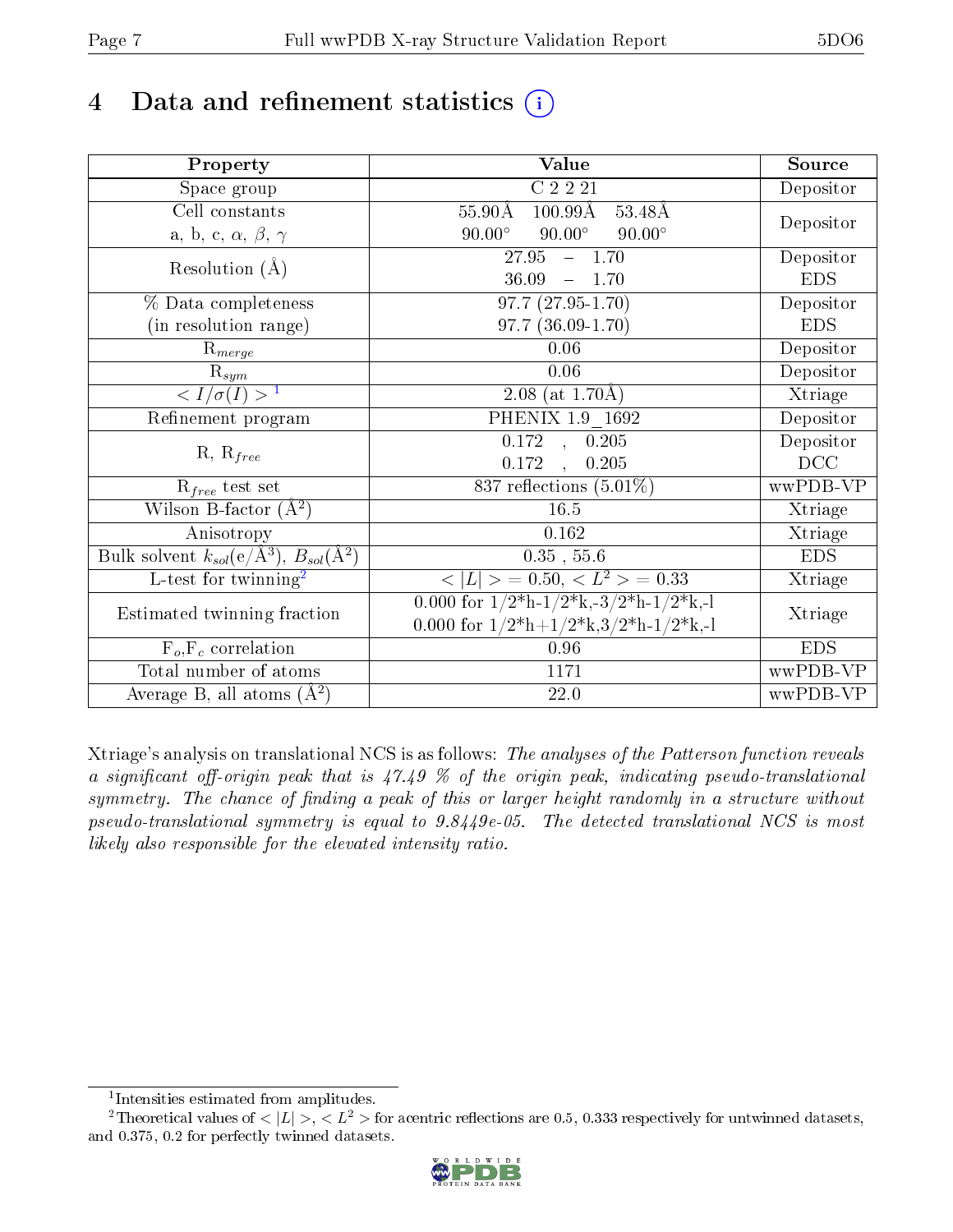## 5 Model quality  $(i)$

### 5.1 Standard geometry  $(i)$

Bond lengths and bond angles in the following residue types are not validated in this section: PGO, IOD, EDO

The Z score for a bond length (or angle) is the number of standard deviations the observed value is removed from the expected value. A bond length (or angle) with  $|Z| > 5$  is considered an outlier worth inspection. RMSZ is the root-mean-square of all Z scores of the bond lengths (or angles).

| Mol | Chain |      | Bond lengths | Bond angles |             |  |
|-----|-------|------|--------------|-------------|-------------|--|
|     |       | RMSZ | $\# Z  > 5$  | RMSZ        | $\ Z\  > 5$ |  |
|     |       | 0.38 | 0/512        | 0.52        | 0/679       |  |
|     |       | 0.32 | 0/494        | 0.49        | 0/657       |  |
| ΔH  | A 11  | 0.35 | 1006         | 0.51        | 0/1336      |  |

There are no bond length outliers.

There are no bond angle outliers.

There are no chirality outliers.

There are no planarity outliers.

#### $5.2$  Too-close contacts  $(i)$

In the following table, the Non-H and H(model) columns list the number of non-hydrogen atoms and hydrogen atoms in the chain respectively. The H(added) column lists the number of hydrogen atoms added and optimized by MolProbity. The Clashes column lists the number of clashes within the asymmetric unit, whereas Symm-Clashes lists symmetry related clashes.

| Mol |   |     | Chain   Non-H   $H (model)$   $H (added)$ |     | $\textbf{Class} \mid \textbf{Symm-Class}$ |
|-----|---|-----|-------------------------------------------|-----|-------------------------------------------|
|     |   | 505 |                                           | 486 |                                           |
|     | В | 487 |                                           | 468 |                                           |
| ٠,  |   |     |                                           |     |                                           |
| ച   |   |     |                                           |     |                                           |
| ച   |   |     |                                           |     |                                           |
|     | В |     |                                           |     |                                           |
| 5   |   | 95  |                                           |     |                                           |
|     | R | 70  |                                           |     |                                           |
| AП  |   |     |                                           | 968 |                                           |

The all-atom clashscore is defined as the number of clashes found per 1000 atoms (including hydrogen atoms). The all-atom clashscore for this structure is 6.

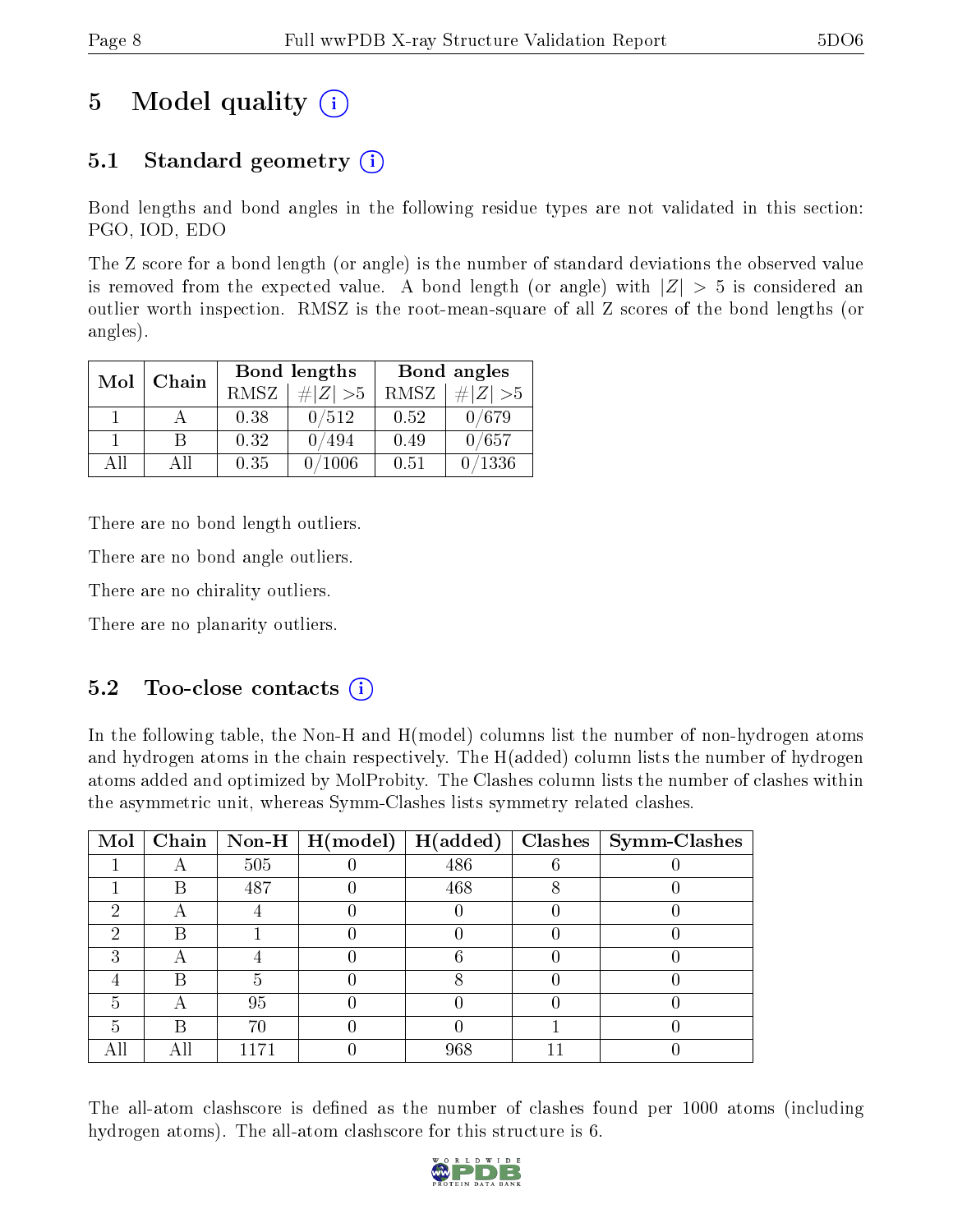| Atom-1             | Atom-2                         | Interatomic<br>distance $(A)$ | Clash<br>overlap $(A)$ |
|--------------------|--------------------------------|-------------------------------|------------------------|
| 1:A:13:HIS:H       | 1:A:16[A]:MET:HE2              | 1.66                          | 0.60                   |
| 1:A:13:HIS:H       | 1:A:16[A]:MET:CE               | 2.15                          | 0.58                   |
| 1:B:13:HIS:H       | 1:B:16[A]:MET:HE2              | 1.69                          | 0.57                   |
| 1: A:30: LEU: HD11 | 1:B:32:LEU:HG                  | 1.90                          | 0.54                   |
| 1:B:13:HIS:H       | 1:B:16[A]:MET:CE               | 2.23                          | 0.50                   |
| 1:A:13:HIS:N       | 1:A:16[A]:MET:HE2              | 2.29                          | 0.47                   |
| 1:B:39:SER:OG      | 5:B:202:HOH:O                  | 2.20                          | 0.46                   |
| 1:B:34[B]:LEU:HA   | 1:B:34[B]:LEU:HD23             | 1.86                          | 0.44                   |
| 1:A:29[B]:ASN:O    | 1:B:6:HIS:NE2                  | 2.48                          | 0.44                   |
| 1:B:13:HIS:N       | 1:B:16[A]:MET:HE2              | 2.33                          | 0.42                   |
| 1: A: 5: GLN: NE2  | $1:B:29[B]:ASN:0\overline{D1}$ | 2.52                          | 0.40                   |

All (11) close contacts within the same asymmetric unit are listed below, sorted by their clash magnitude.

There are no symmetry-related clashes.

### 5.3 Torsion angles (i)

#### 5.3.1 Protein backbone (i)

In the following table, the Percentiles column shows the percent Ramachandran outliers of the chain as a percentile score with respect to all X-ray entries followed by that with respect to entries of similar resolution.

The Analysed column shows the number of residues for which the backbone conformation was analysed, and the total number of residues.

| Mol | Chain | Analysed          | Favoured    | Allowed   Outliers | Percentiles                |
|-----|-------|-------------------|-------------|--------------------|----------------------------|
|     |       | $62/57$ (109\%)   | 61 $(98%)$  | $1(2\%)$           | $100$   $100$              |
|     |       | $60/57$ (105%)    | 58 (97%)    | 2(3%)              | 100<br>$\vert$ 100 $\vert$ |
| All | All   | $122/114$ (107\%) | $119(98\%)$ | $3(2\%)$           | 100<br>100                 |

There are no Ramachandran outliers to report.

#### 5.3.2 Protein sidechains  $(i)$

In the following table, the Percentiles column shows the percent sidechain outliers of the chain as a percentile score with respect to all X-ray entries followed by that with respect to entries of similar resolution.

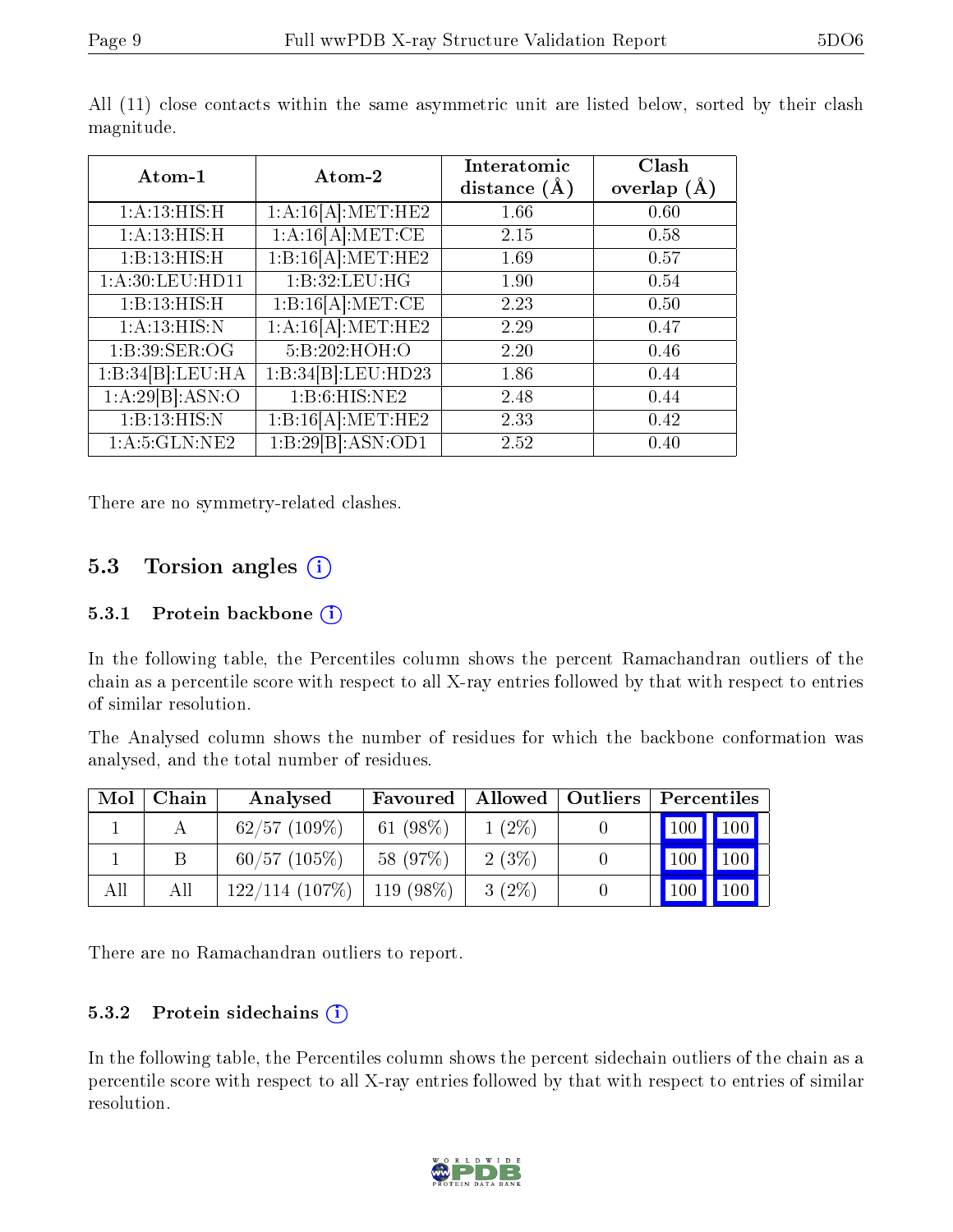| Mol | Chain | Analysed            | Rotameric   Outliers |                  | Percentiles |  |
|-----|-------|---------------------|----------------------|------------------|-------------|--|
|     |       | $60/53$ $(113%)$    | 60 $(100\%)$         | 100 <sub>1</sub> | 100         |  |
|     |       | $58/53$ (109\%)     | 58 (100\%)           |                  | 100         |  |
| All | ΑH    | $118/106$ $(111\%)$ | 118 $(100\%)$        |                  | 00          |  |

The Analysed column shows the number of residues for which the sidechain conformation was analysed, and the total number of residues.

There are no protein residues with a non-rotameric sidechain to report.

Some sidechains can be flipped to improve hydrogen bonding and reduce clashes. There are no such sidechains identified.

#### 5.3.3 RNA  $(i)$

There are no RNA molecules in this entry.

#### 5.4 Non-standard residues in protein, DNA, RNA chains  $(i)$

There are no non-standard protein/DNA/RNA residues in this entry.

#### 5.5 Carbohydrates  $(i)$

There are no carbohydrates in this entry.

### 5.6 Ligand geometry (i)

Of 7 ligands modelled in this entry, 5 are monoatomic - leaving 2 for Mogul analysis.

In the following table, the Counts columns list the number of bonds (or angles) for which Mogul statistics could be retrieved, the number of bonds (or angles) that are observed in the model and the number of bonds (or angles) that are defined in the Chemical Component Dictionary. The Link column lists molecule types, if any, to which the group is linked. The Z score for a bond length (or angle) is the number of standard deviations the observed value is removed from the expected value. A bond length (or angle) with  $|Z| > 2$  is considered an outlier worth inspection. RMSZ is the root-mean-square of all Z scores of the bond lengths (or angles).

| Mol | Type       | $\mid$ Chain | $\vert$ Res | Link   | Bond lengths |      |         | Bond angles                           |      |     |
|-----|------------|--------------|-------------|--------|--------------|------|---------|---------------------------------------|------|-----|
|     |            |              |             |        | Jounts-      | RMSZ | $\# Z $ | Counts                                | RMSZ | # Z |
|     | PGC        |              | 102         | $\sim$ | 3.4.4        | 0.27 |         | 1.4.4                                 | 0.08 |     |
|     | <b>EDC</b> |              | 105         | $\sim$ | २२२<br>∪.∪.∪ | 0.46 |         | າາາ<br>$\Delta$ , $\Delta$ , $\Delta$ | 0.36 |     |

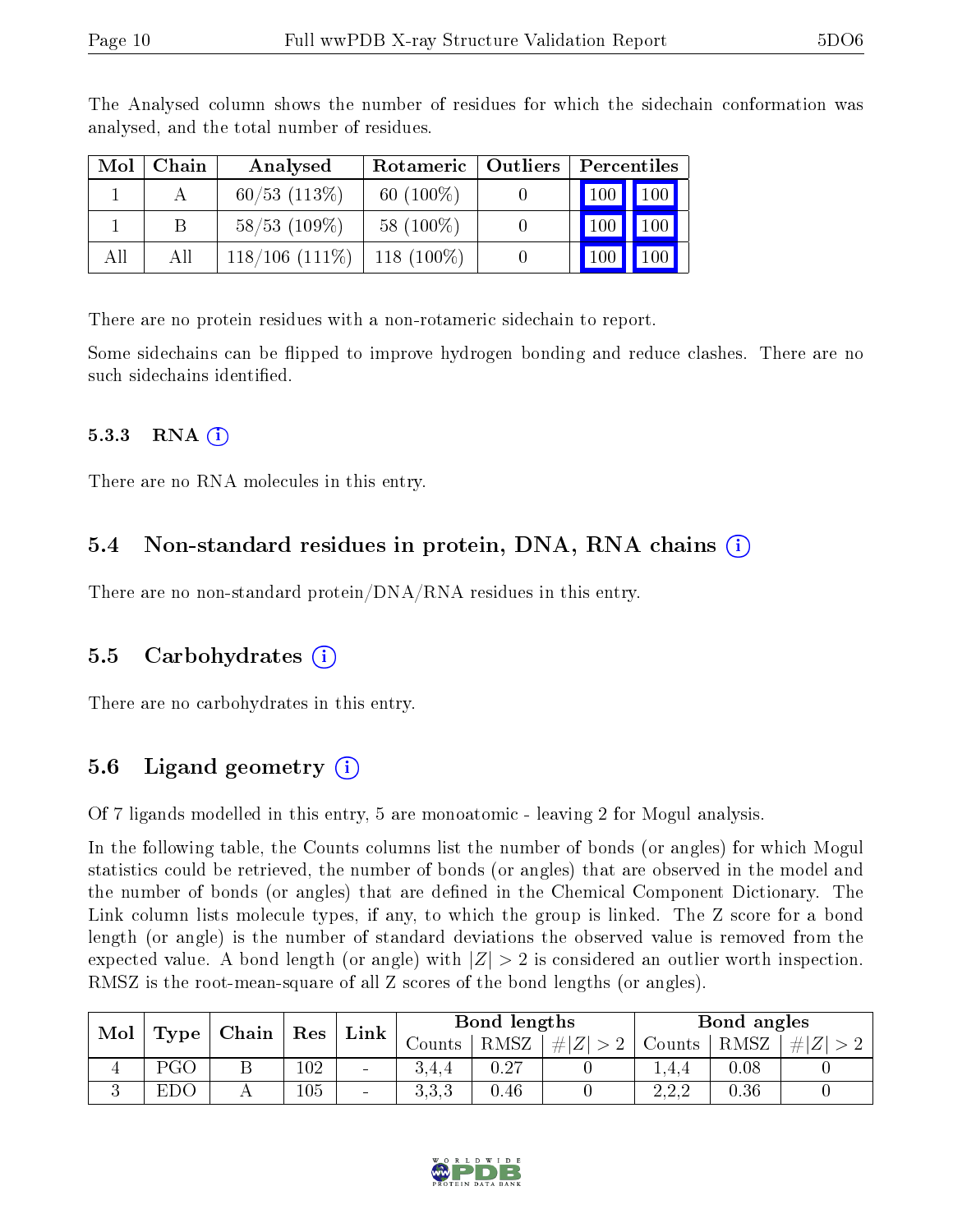In the following table, the Chirals column lists the number of chiral outliers, the number of chiral centers analysed, the number of these observed in the model and the number defined in the Chemical Component Dictionary. Similar counts are reported in the Torsion and Rings columns. '-' means no outliers of that kind were identified.

|      |     |        | Mol Type Chain Res Link Chirals Torsions Rings |  |
|------|-----|--------|------------------------------------------------|--|
| PGO  | 102 | $\sim$ | 0/2/2/2                                        |  |
| E DC | 105 | $\sim$ |                                                |  |

There are no bond length outliers.

There are no bond angle outliers.

There are no chirality outliers.

All (1) torsion outliers are listed below:

| $\Delta$ Mol $\parallel$ Chain $\parallel$ Res $\parallel$ Type $\parallel$ |          | Atoms             |
|-----------------------------------------------------------------------------|----------|-------------------|
|                                                                             | - ELDO - | $\pm$ O1-C1-C2-O2 |

There are no ring outliers.

No monomer is involved in short contacts.

#### 5.7 [O](https://www.wwpdb.org/validation/2017/XrayValidationReportHelp#nonstandard_residues_and_ligands)ther polymers  $(i)$

There are no such residues in this entry.

#### 5.8 Polymer linkage issues  $(i)$

There are no chain breaks in this entry.

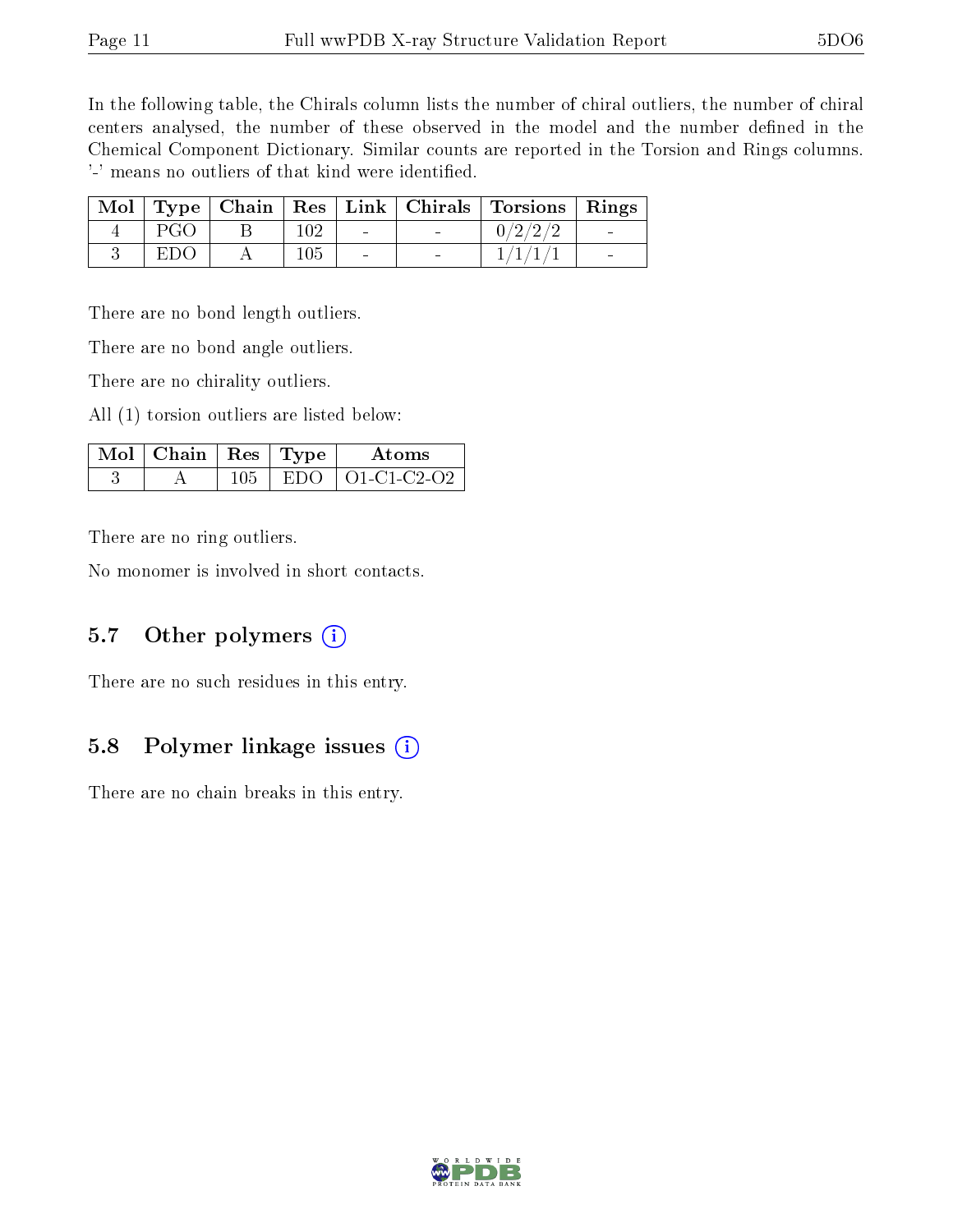## 6 Fit of model and data  $\left( \cdot \right)$

## 6.1 Protein, DNA and RNA chains (i)

In the following table, the column labelled  $#RSRZ>2'$  contains the number (and percentage) of RSRZ outliers, followed by percent RSRZ outliers for the chain as percentile scores relative to all X-ray entries and entries of similar resolution. The OWAB column contains the minimum, median,  $95<sup>th</sup>$  percentile and maximum values of the occupancy-weighted average B-factor per residue. The column labelled  $Q < 0.9$  lists the number of (and percentage) of residues with an average occupancy less than 0.9.

| Mol | Chain | Analysed         | ${ <\hspace{-1.5pt}{\mathrm{RSRZ}} \hspace{-1.5pt}>}$ | $\#\text{RSRZ}\text{>2}$ | $\overline{\text{OWAB(A)}^2}$ | $\mathrm{Q} {<} 0.9$ |
|-----|-------|------------------|-------------------------------------------------------|--------------------------|-------------------------------|----------------------|
|     |       | $57/57(100\%)$   | $-0.31$                                               | 0   100   100            | 11, 15, 29, 37                |                      |
|     |       | $57/57(100\%)$   | $-0.15$                                               | 72<br>$1(1\%)$<br>68     | 13, 19, 39, 43                |                      |
|     | All   | $114/114$ (100%) | $-0.23$                                               | $1(0\%)$ 84 87           | 11, 17, 36, 43                |                      |

All (1) RSRZ outliers are listed below:

|  |       | $\boxed{\text{ Mol}}$ Chain $\boxed{\text{Res}}$ Type $\boxed{\text{RSRZ}}$ |
|--|-------|-----------------------------------------------------------------------------|
|  | – GLU |                                                                             |

### 6.2 Non-standard residues in protein, DNA, RNA chains (i)

There are no non-standard protein/DNA/RNA residues in this entry.

### 6.3 Carbohydrates (i)

There are no carbohydrates in this entry.

### 6.4 Ligands  $(i)$

In the following table, the Atoms column lists the number of modelled atoms in the group and the number defined in the chemical component dictionary. The B-factors column lists the minimum, median,  $95<sup>th</sup>$  percentile and maximum values of B factors of atoms in the group. The column labelled  $Q< 0.9$ ' lists the number of atoms with occupancy less than 0.9.

| Mol | Tvpe | Chain | Res     | Atoms  | $_{\rm RSCC}$ | $\ $ RSR $\ $ | $\mid$ B-factors( ${\rm A}^2$ | $_{\mathrm{Q}<}$ 0.9 |
|-----|------|-------|---------|--------|---------------|---------------|-------------------------------|----------------------|
|     | PGO  |       | 102     | 5/5    | 0.60          | 0.28          | 38,46,56,61                   |                      |
|     | EDO  |       | $105\,$ | 4<br>4 | 0.96          | 0.12          | 23, 28, 29, 33                |                      |
|     | IOD  |       | LO 1    |        | 0.97          | 0.07          | 28, 28, 28, 28                |                      |
|     | ЮD   |       | 102     |        | 0.97          | በ በ7          | 36, 36, 36, 36                |                      |

Continued on next page...